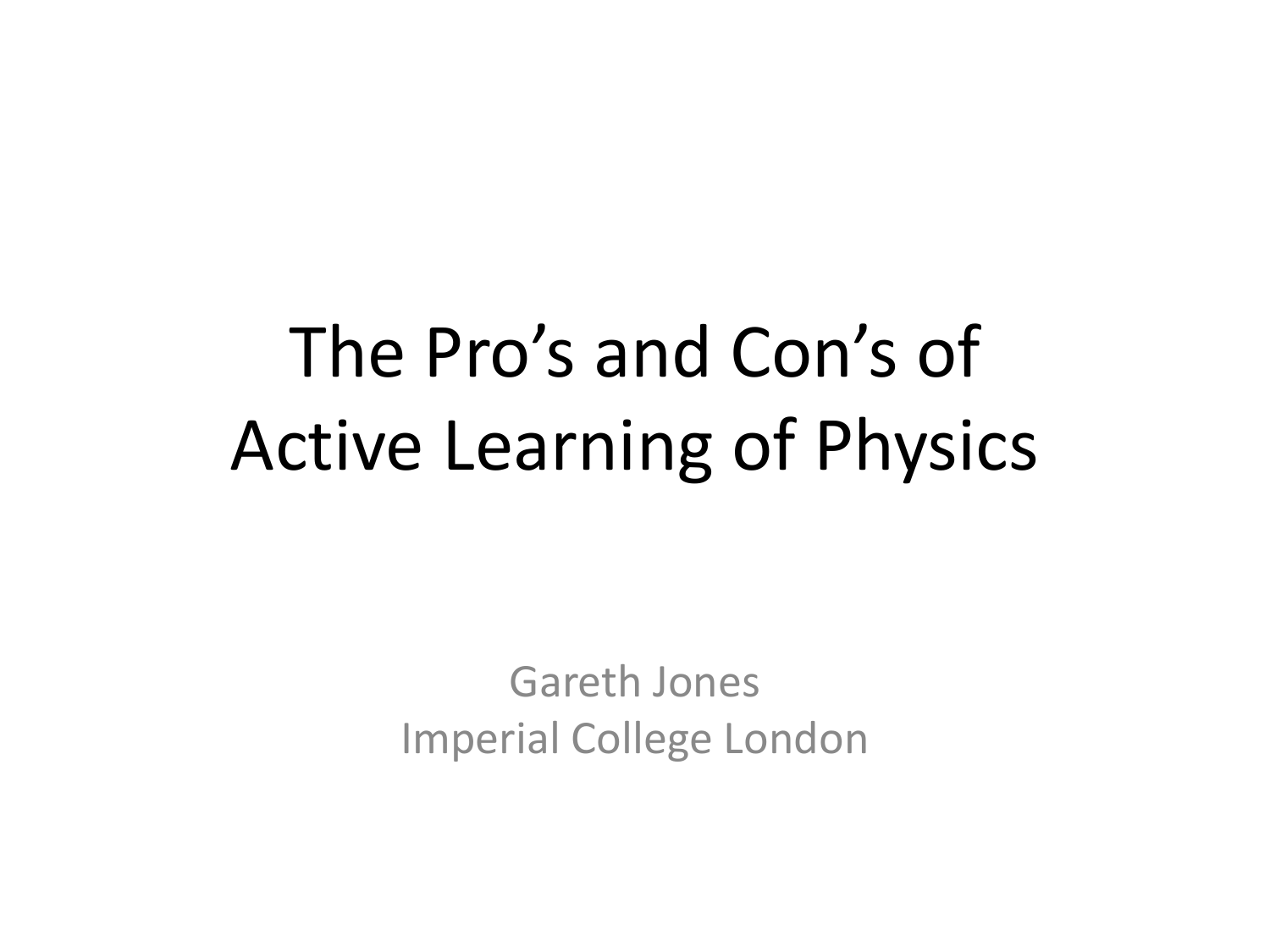# The road to becoming a physicist

- Early Years Big Questions!
	- What is that?  $\rightarrow$  How?  $\rightarrow$  Why?  $\rightarrow$  Why?  $\rightarrow$  Why?
- High School Physics (In the mind of many students)
	- Physics is Boring! Forces, pulleys, electricity, heat
	- Other subjects are more interesting (and easier?) and creative
- But physics is rescued by:
	- Explaining the universe using Big Ideas,
	- Using Mathematics to solve problems
	- Making things, doing things, experiments
	- Radical new ideas which stretch our understanding
- I don't understand! I want to understand!
- What shall I study? What kind of job?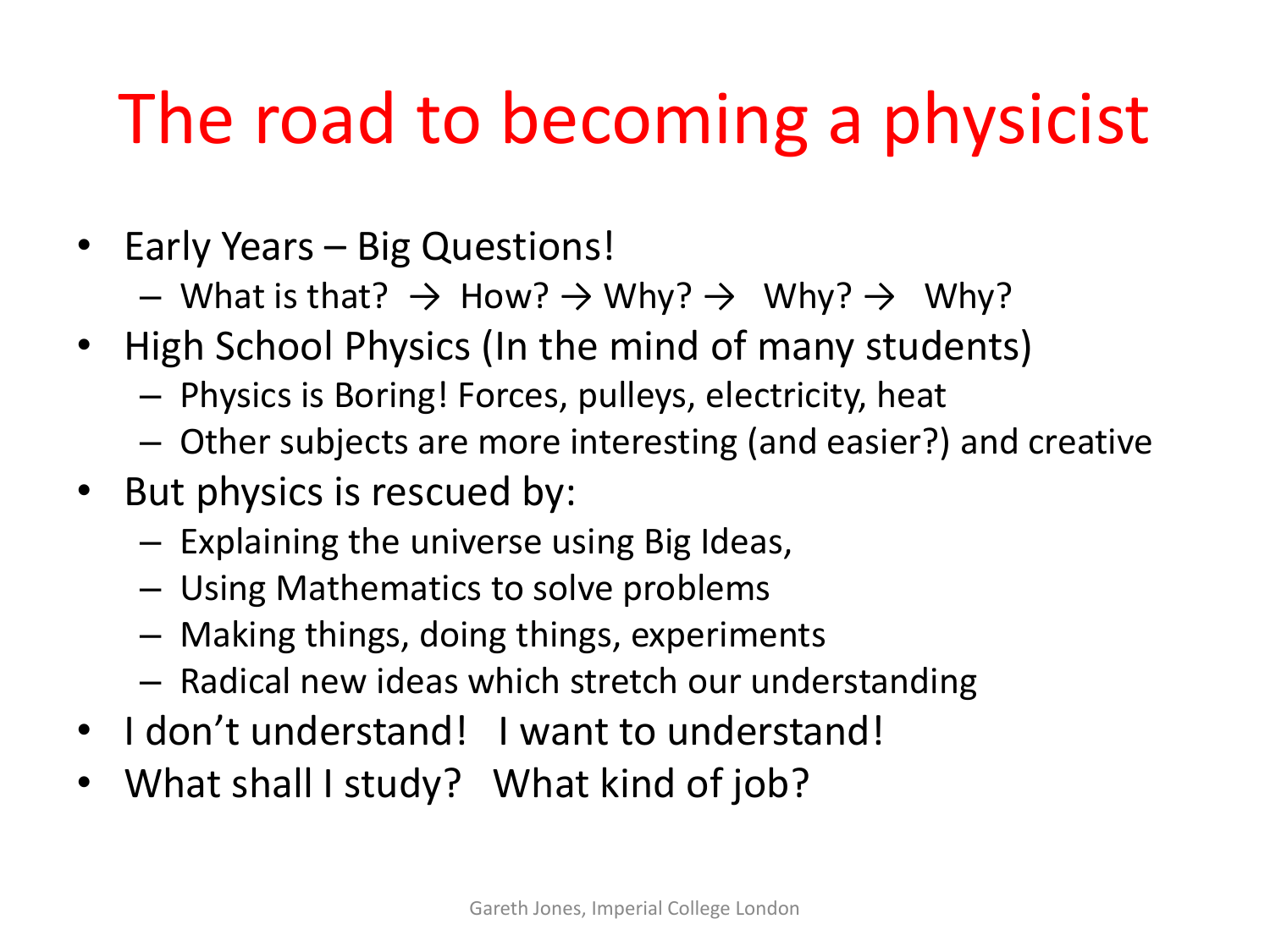# How do physics students learn physics?

- Learning physics is different because it is the end of the eternal question "Why?" – it is a search for understanding – students are looking for explanations.
- The use of mathematics is a key part of learning physics.
- Ability to solve problems using mathematics and physics principles is the most valued competence of physics graduates
- Physics learning involves doing things, exploring ideas, making connections, examining assumptions, making things.
- So good teaching should make sure students are ACTIVELY doing all of these things and that their MINDS ARE STIMULATED
- It is the student's mind that should be active.
- Rewards:
	- Inner pleasure of understanding
	- Prospect of getting an interesting (or well paid) job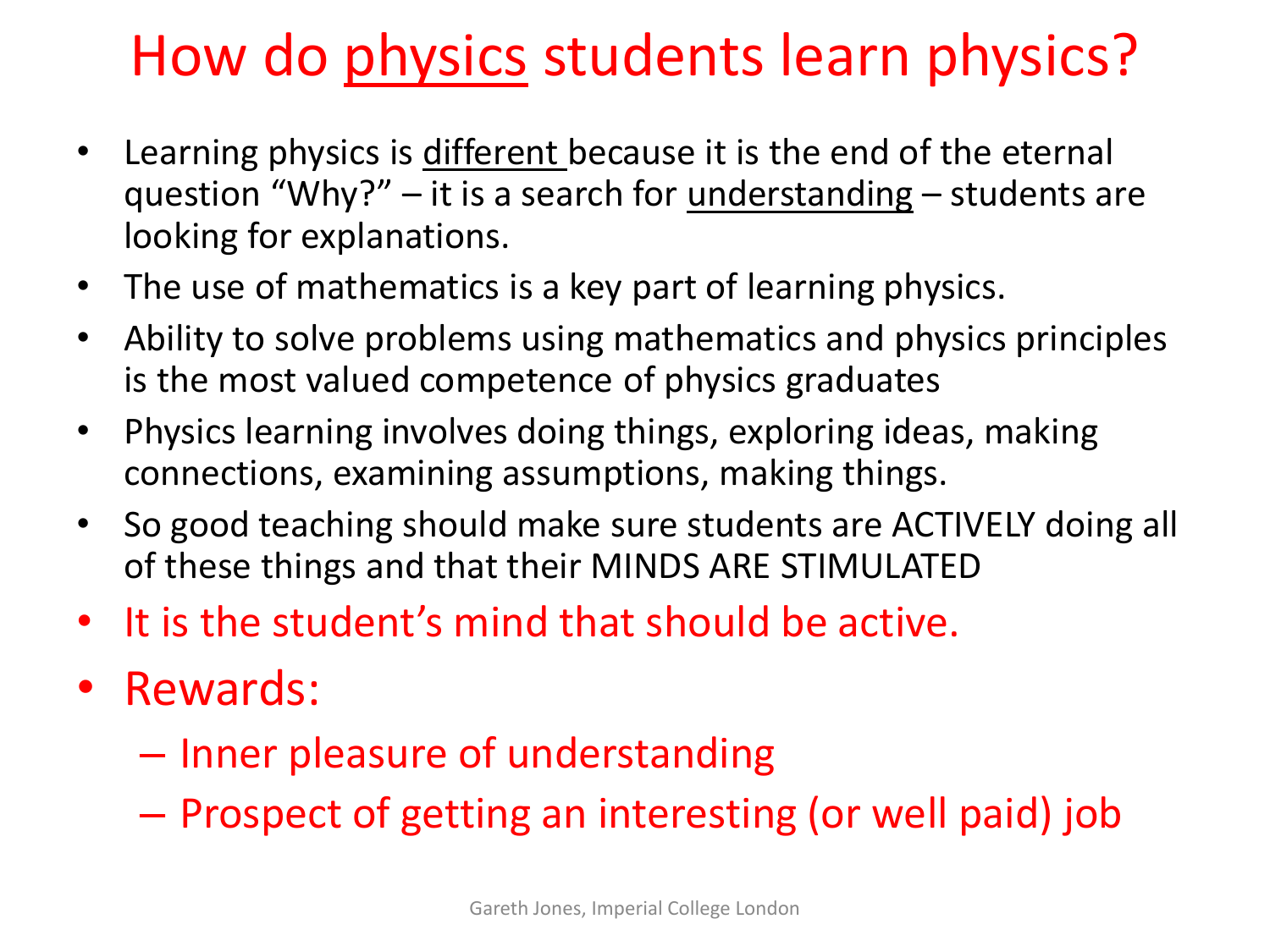Active Learning: New Teaching Methods in use (*Ref: Raphael 1510, Apostolic Palace, Vatican City*)



Gareth Jones, Imperial College London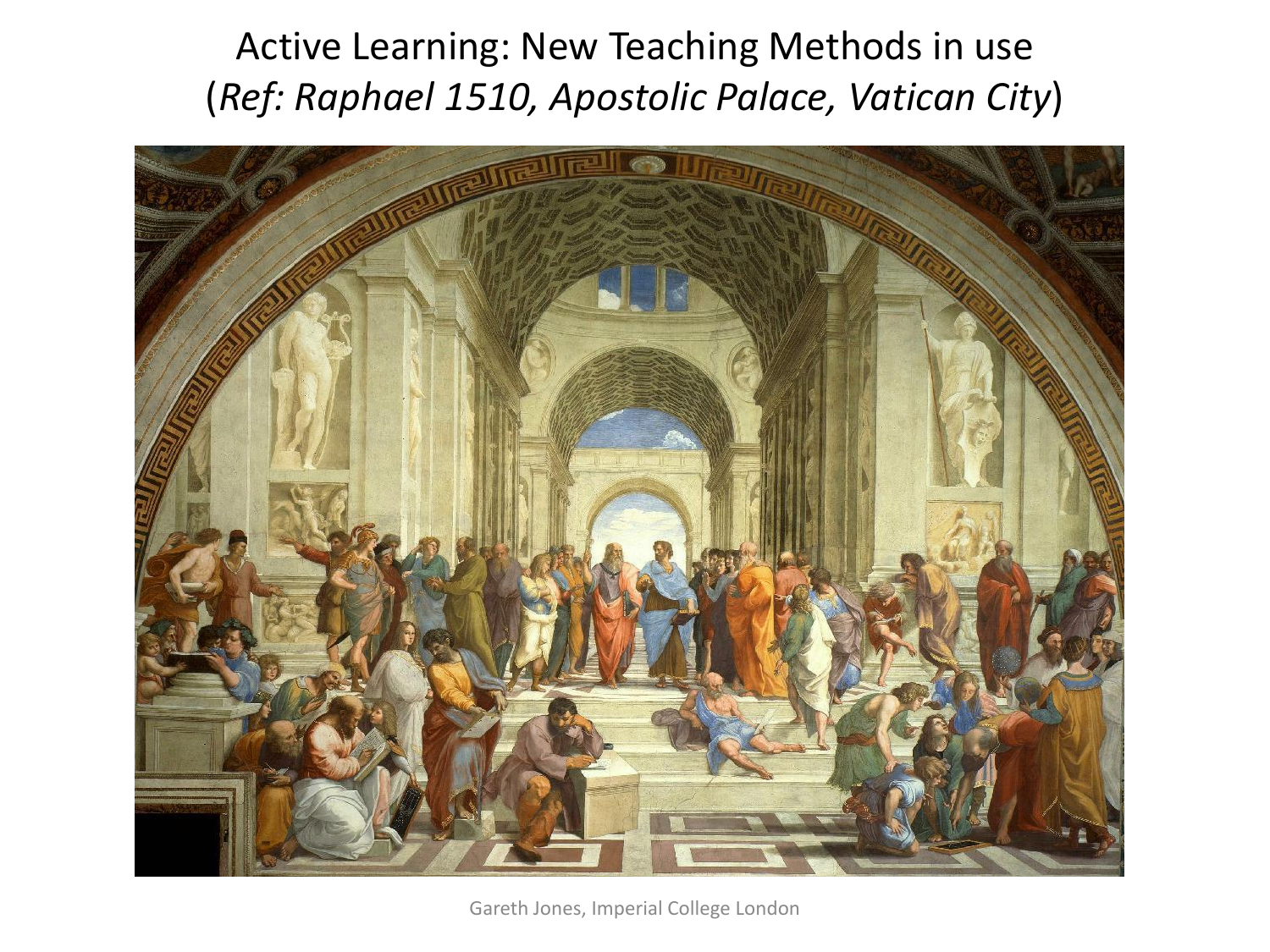### Competence and Understanding

- **Competence:** Capability to do something but based on knowledge and understanding
	- Emphasis on external effect
	- More cognitive than a skill but depends on skill
- **Understanding**: Ability to explain something to oneself and/or to others
	- Emphasis on internal effect. **An internal Learning Outcome**.
	- Involves making links. Showing how something is a consequence of more basic knowledge  $\rightarrow$  derivation – A+B+C  $\rightarrow$  X+Y+Z
	- Ability to *explain something to others* is a competence that depends on understanding
- Traditional education has emphasised knowledge, understanding and skills but employers emphasise competence and personal qualities.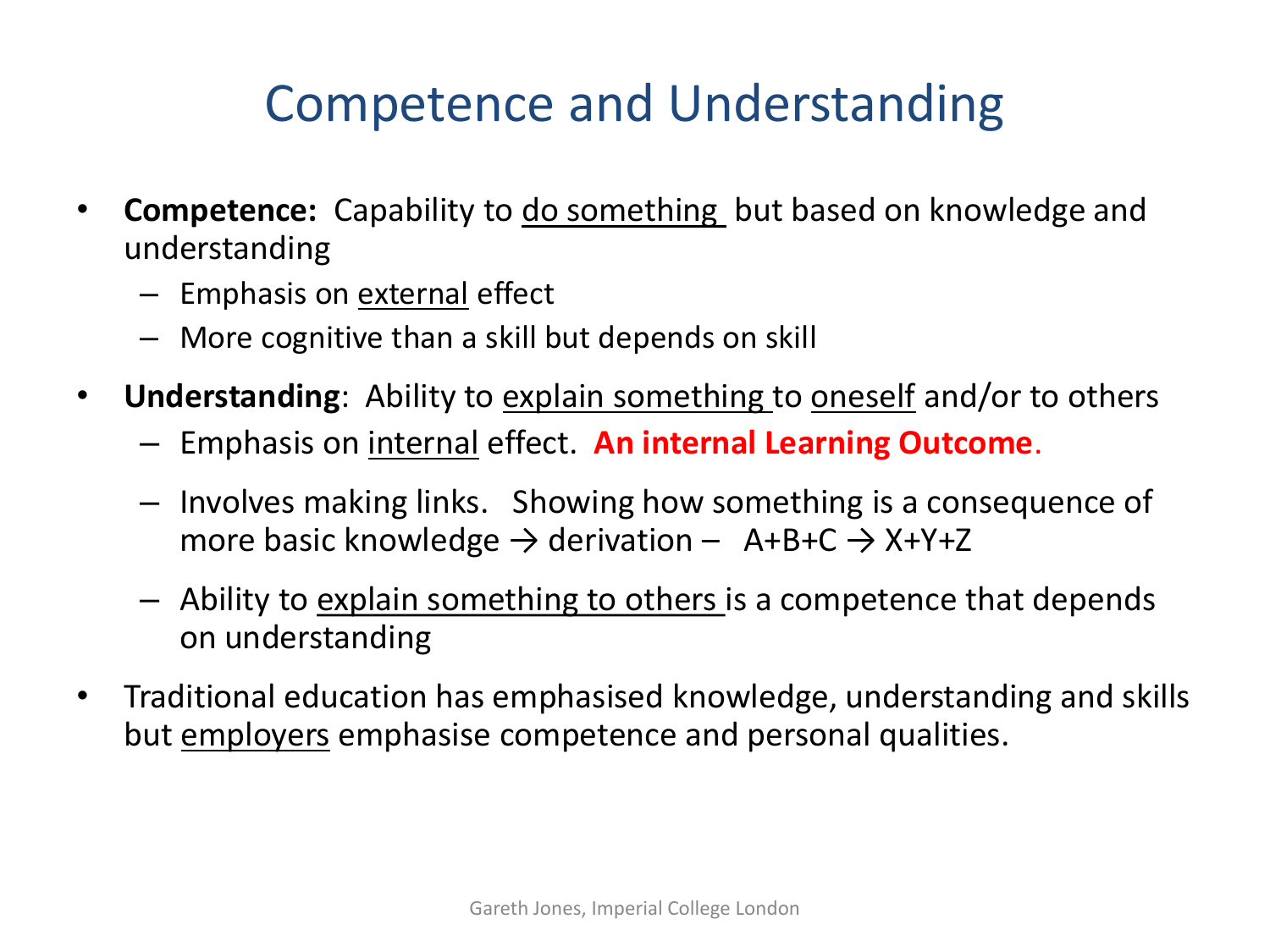#### Internal and External

- Understanding is internal Competence is external
- Difference between internal and external is important and is basic to:
	- Internal and external learning outcomes
	- The psychology of learning
	- Exams and the assessment of learning: to be assessed, understanding has to be demonstrated  $-$  the ability to demonstrate it is a competence (an external effect).
	- Allowing for different medical and psychological conditions of some students, e.g. autism spectrum, sensory and motor problems, personality types  $\rightarrow$  Inclusivity.
	- Team-work, cooperation with others.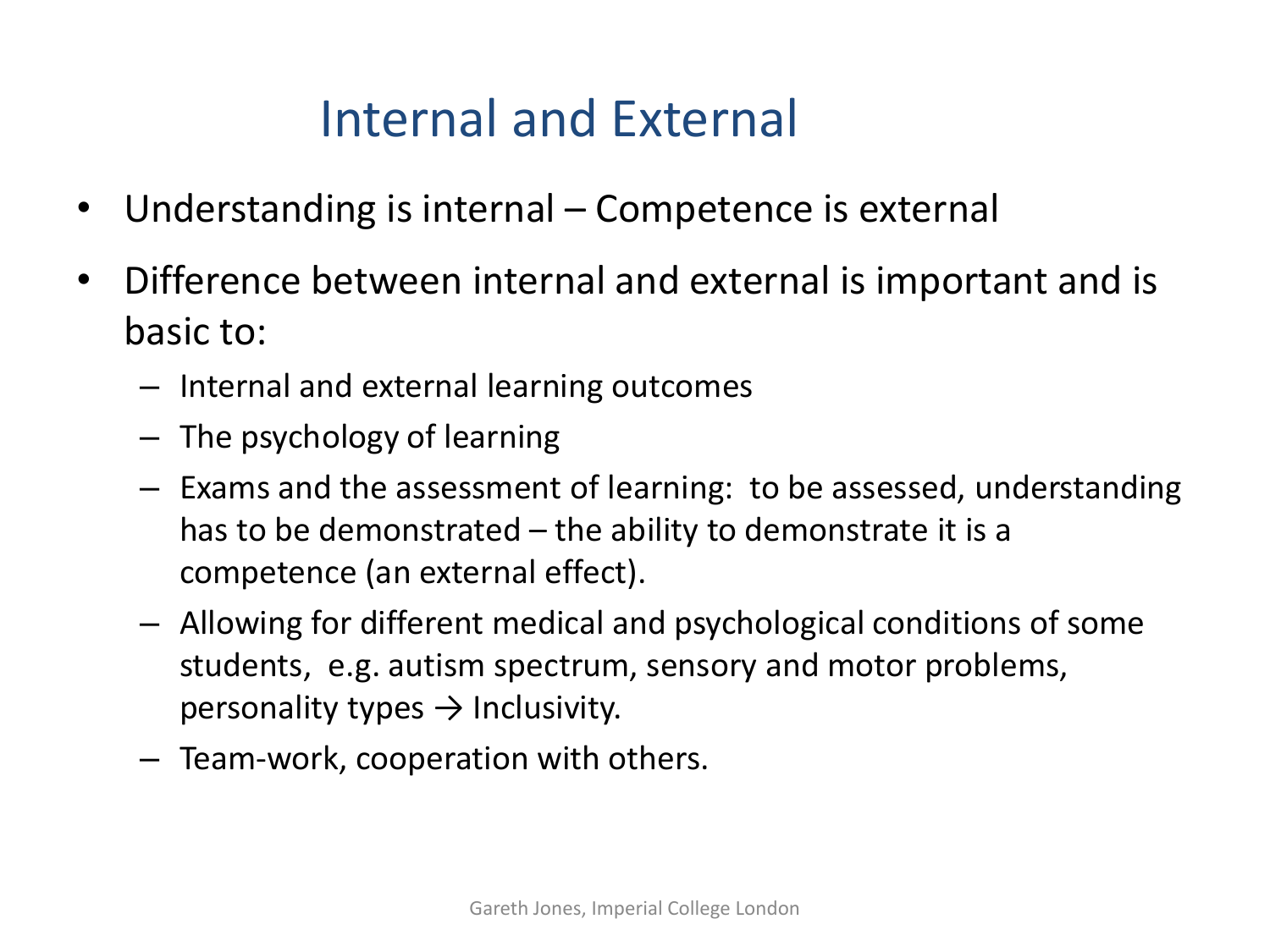#### Metacognition

### **Learning Flowchart - Odin's Ravens**



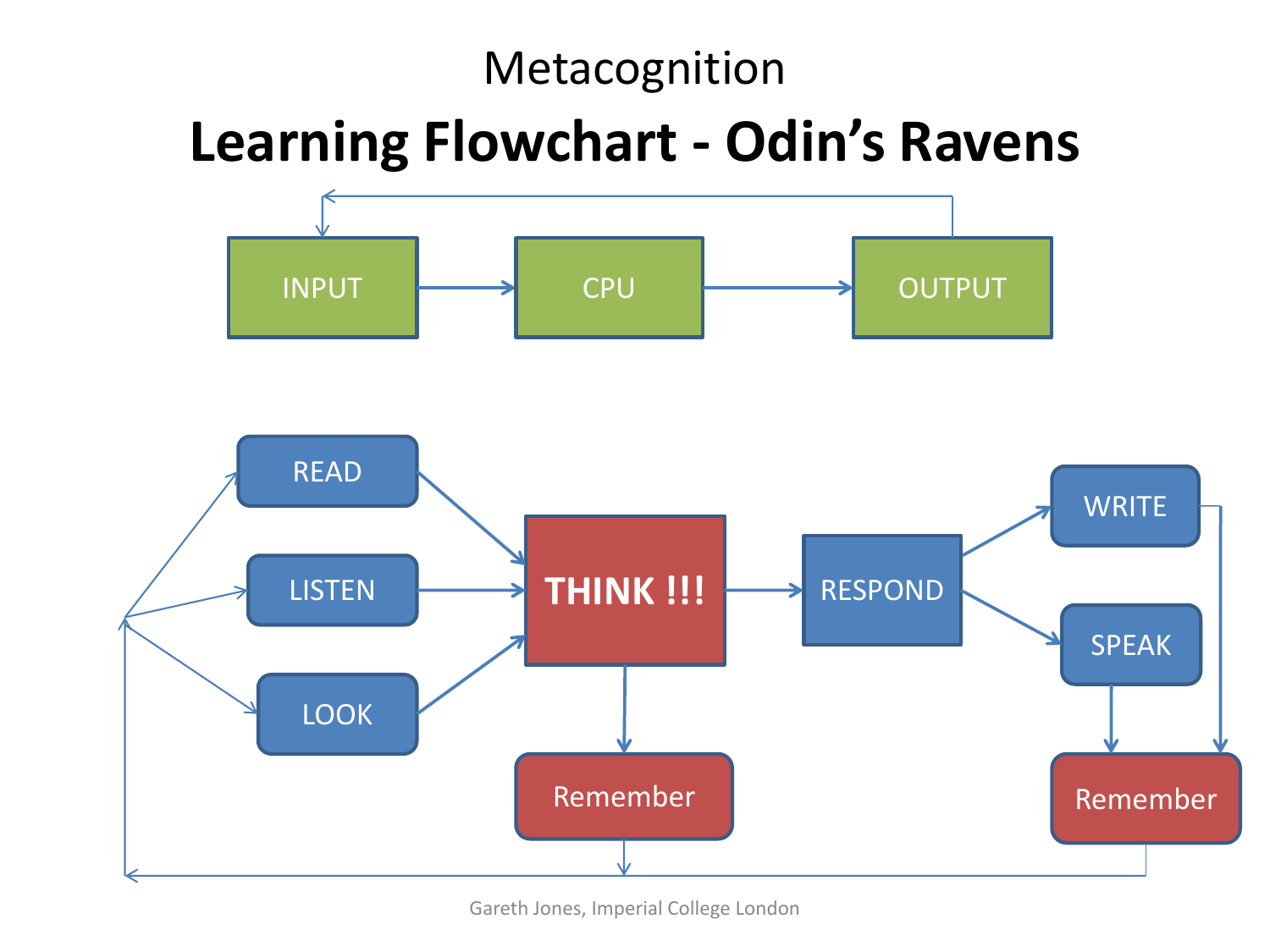## Studying to Learn

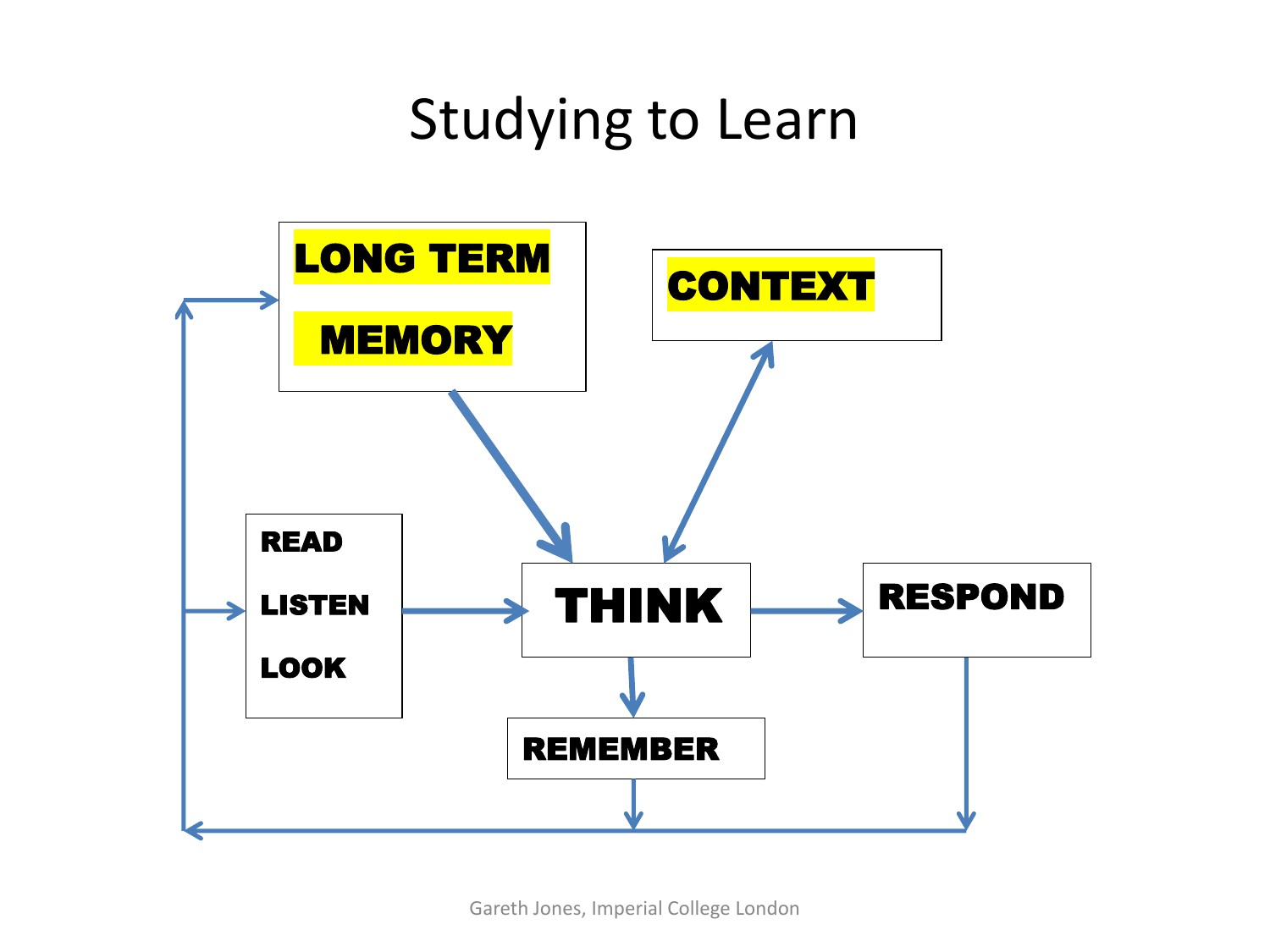## Studying without Learning



Gareth Jones, Imperial College London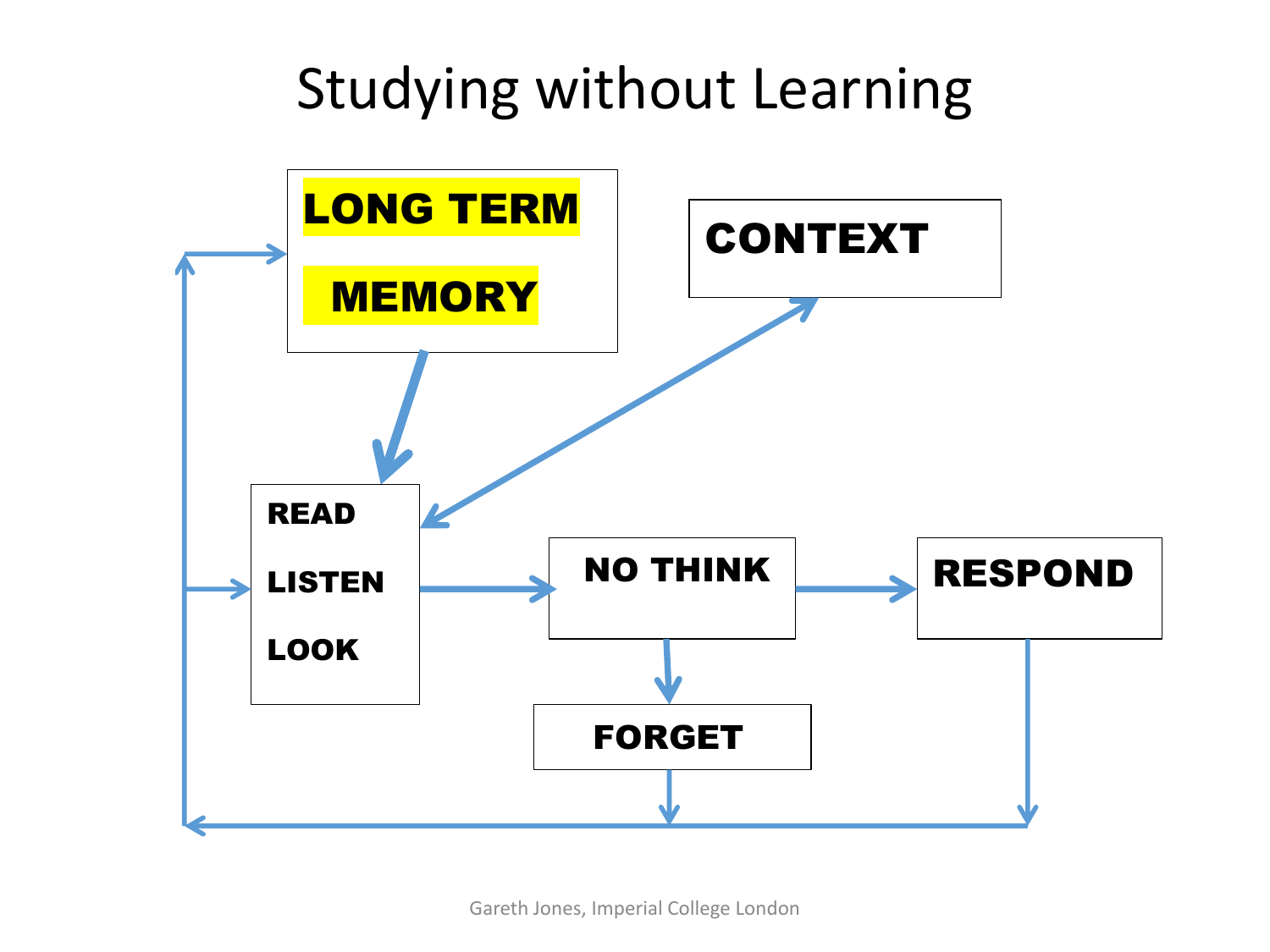### Learning as a Process of Change

- From the first "How to Study" Guide of Imperial College (1988)
	- Learning is something that **you do**, not something that happens to you
	- Learning is a **process of change** not a product that you produce
	- It is a change in **you**, what you know, what you understand, what you can do
	- Mainly a change in your **brain**. What kind of a change?
- If Science Education is to be universal (like science itself) we should try to base it on cognitive neuro-science
	- But the physical changes associated with learning are poorly understood!
	- The nature of reasoning/cognition is not properly understood in terms of neural processes.
	- Neuro-physiology is relevant to learning but we don't know how.
	- Ordered set of graphs of networks *(Ref: Danielle Bassett)*
	- Dynamic Cognitive Maps and network control *(Ref: Danielle Bassett)*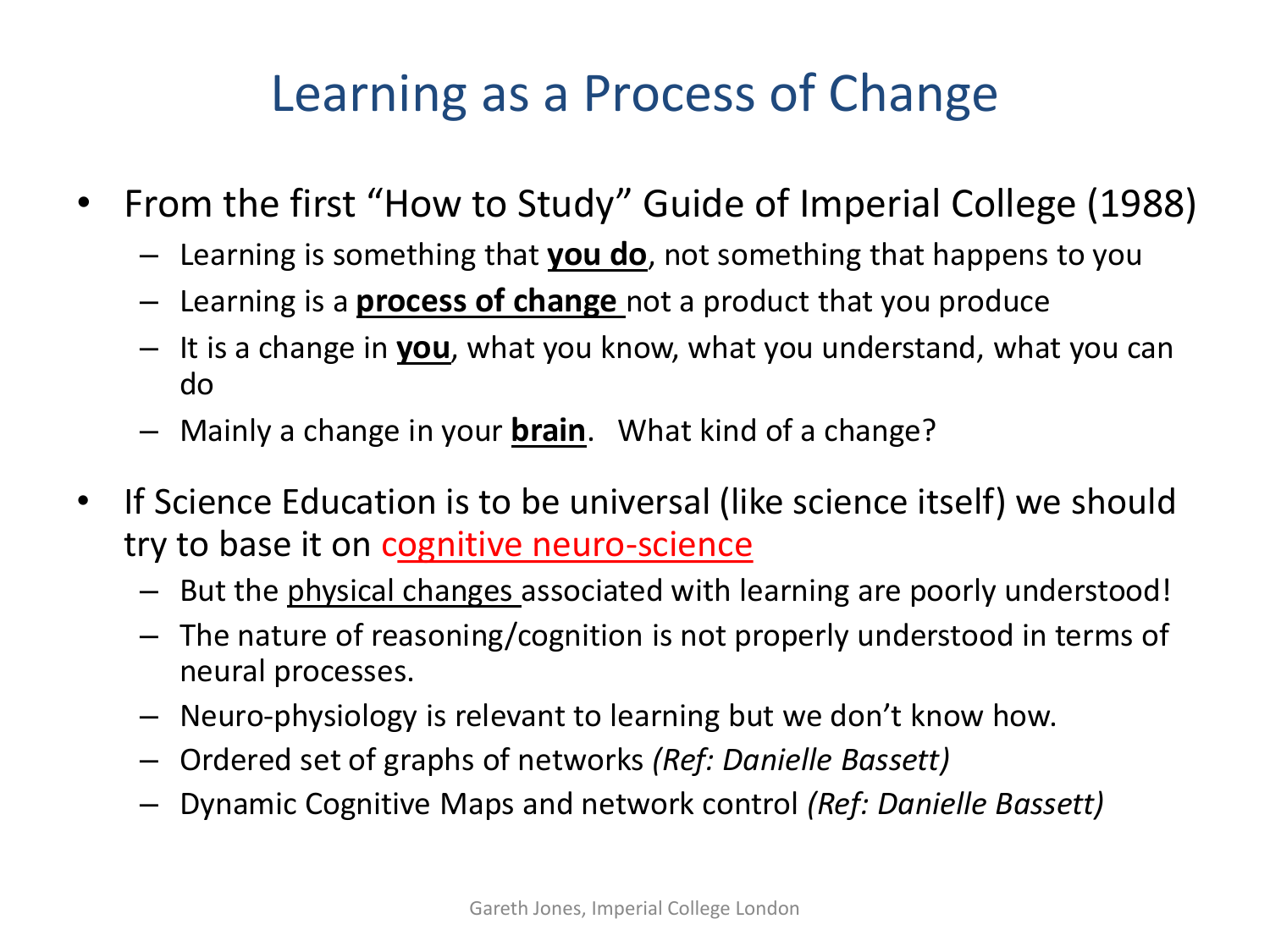#### How Students view Physics (Courtesy of Mick Storr, CERN)



Gareth Jones, Imperial College London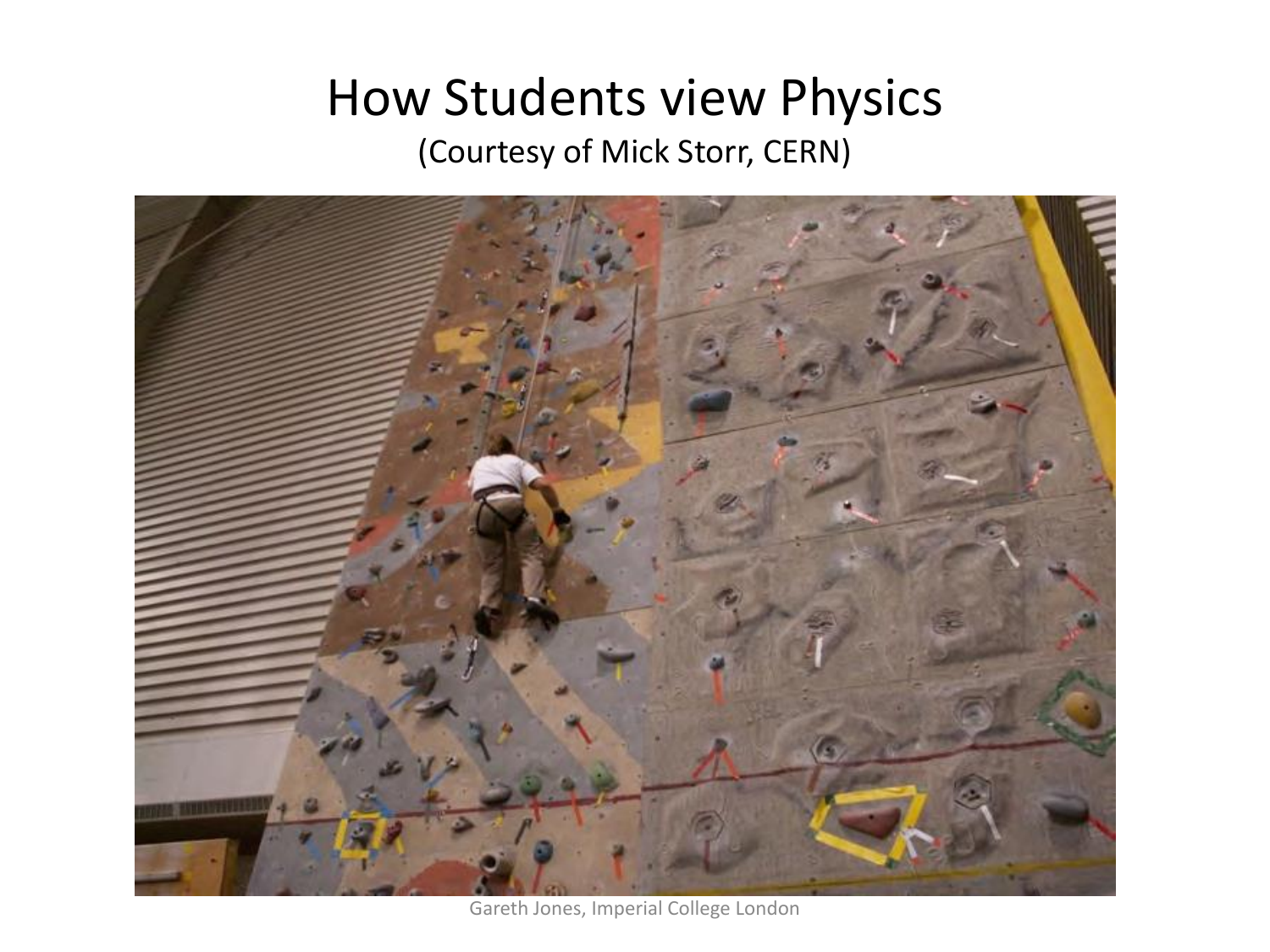# Climbing Mount Academic

- Get Fit! Train with the right equipment
- Think about your purpose in climbing this mountain
- Get a good guide
- Choose the best route
- Take care THINK before moving
- Keep going don't give up
- mg∆h = ∫F. ds is only true for conservative forces – This is the "theory" of ECTS! It is too simplistic!
- Enjoy the view!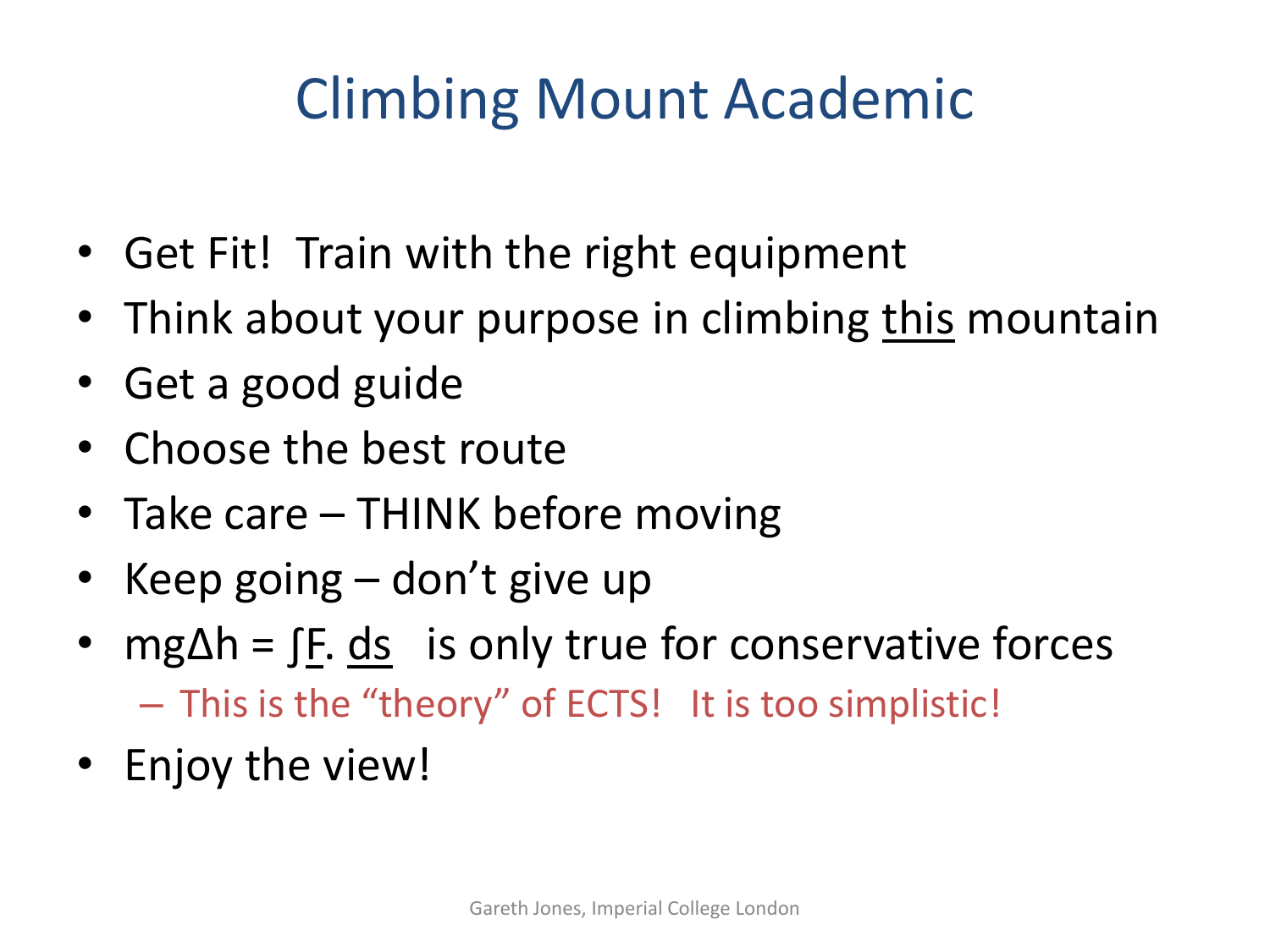### Methods of Active Learning

- A long list, each with its own devotees
	- Blended Learning
	- Flipped Classroom plus studio learning
	- Inquiry Based Learning
	- Self-paced Learning
	- Peer Instruction
	- Flexible Learning
	- Guided Discovery Learning
	- Socratic Dialogue
	- Problem Based Learning
	- Team Based Learning
	- Basic Optically Oriented Knowledge Systems

– …..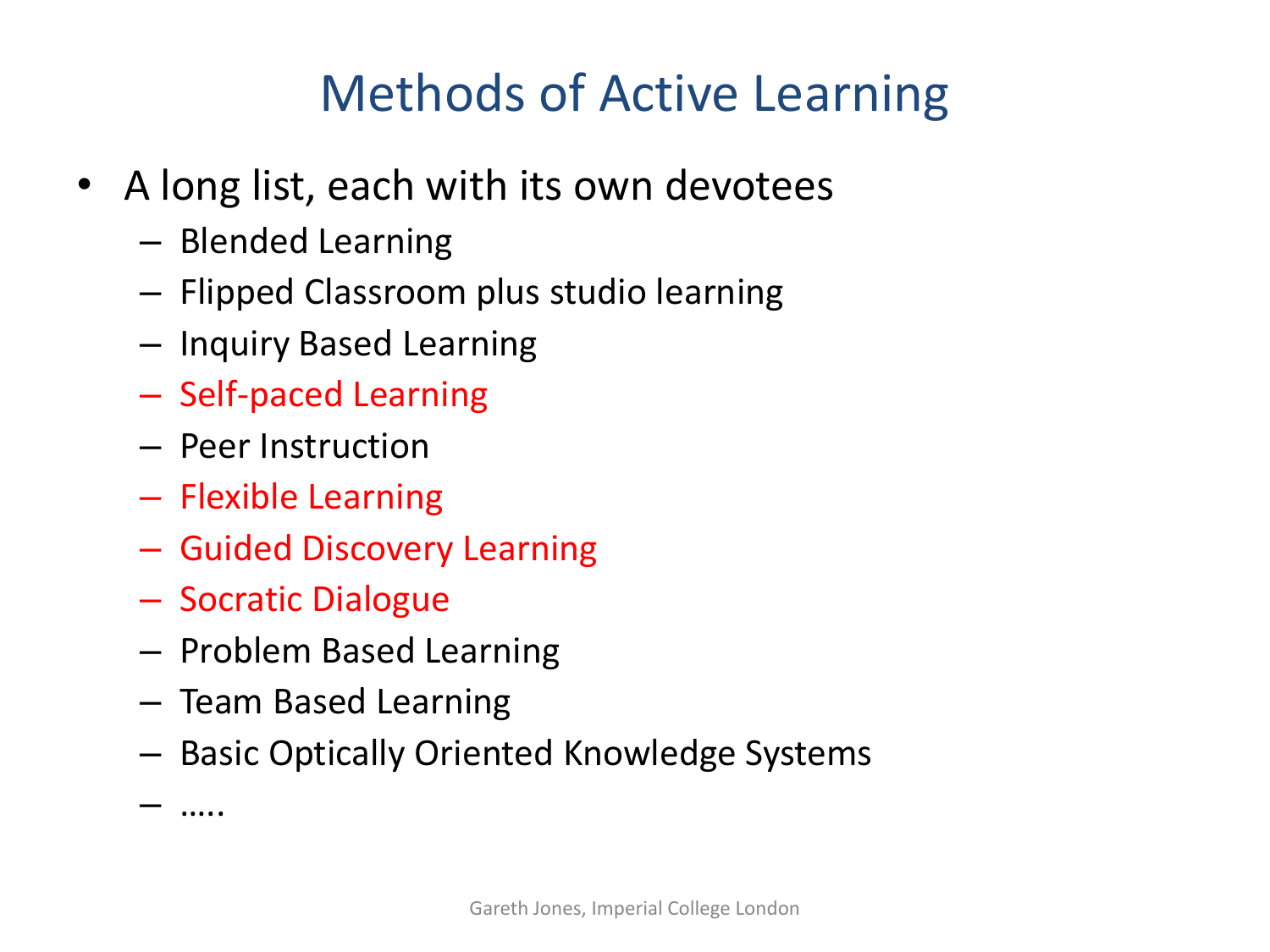#### Experience of Socratic Dialogue Method in Tutorials

- Small group Tutorials are devoted to:
	- The tutor asks students questions making them THINK!
		- First question **MUST** be apparently easy!
		- Tutor responds: "Yes, but … there's more to it than that"
		- Feedback loop  $\rightarrow$  upward spiral
	- Helping students to solve problems
	- Discussing students' ideas and questions
- Students vary greatly but a good tutor will:
	- Get each individual student to *think*
	- Get students to *explain* their attempts to solve a problem
	- Teach them how to "climb the wall" which hand-hole to reach for
	- Show them the peaks.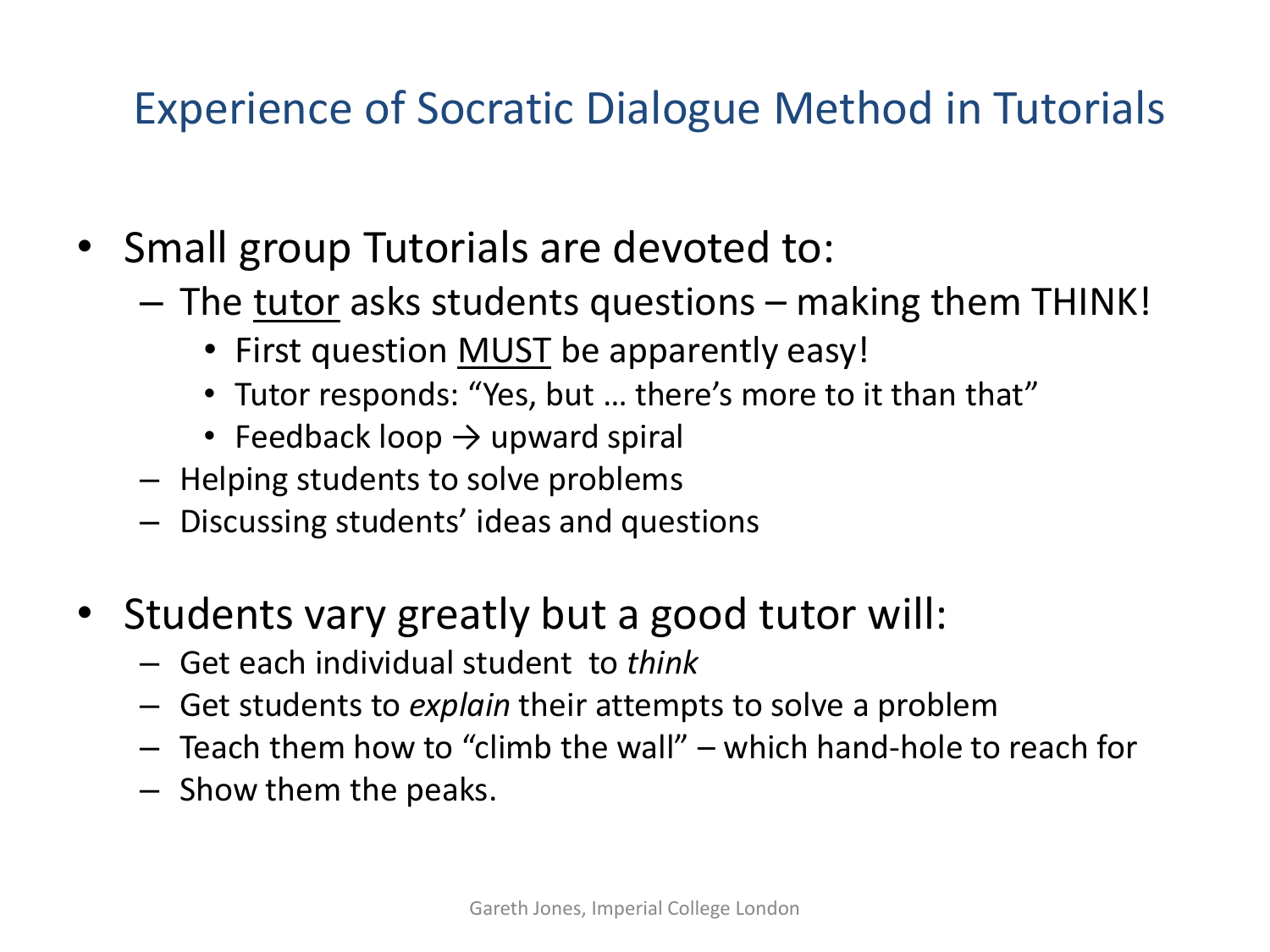# Learning by Discussions and Q&A

- Students discuss with Students (Peer Learning)
	- Pro: (a) mind is active, (b) to and fro of ideas.
	- Con: (a) can be dominated by over-confident students, (b) very difficult for introverted students, (c) may result in poor explanations and wrong ideas, (d) social dynamics means some students may not engage in discussions.
- Students with Staff (Students ask questions of staff)
	- Pro: Should result in good explanations (authoritative)
	- Con: (a) Students may not ask good questions, tutor may not give good answers, (b) May be dominated by "clever" students, others may be passive.
- Socratic Method (Tutor asks questions of students)
	- Pro: Students minds must be active, upward spiral
	- Con: Students may feel anxious